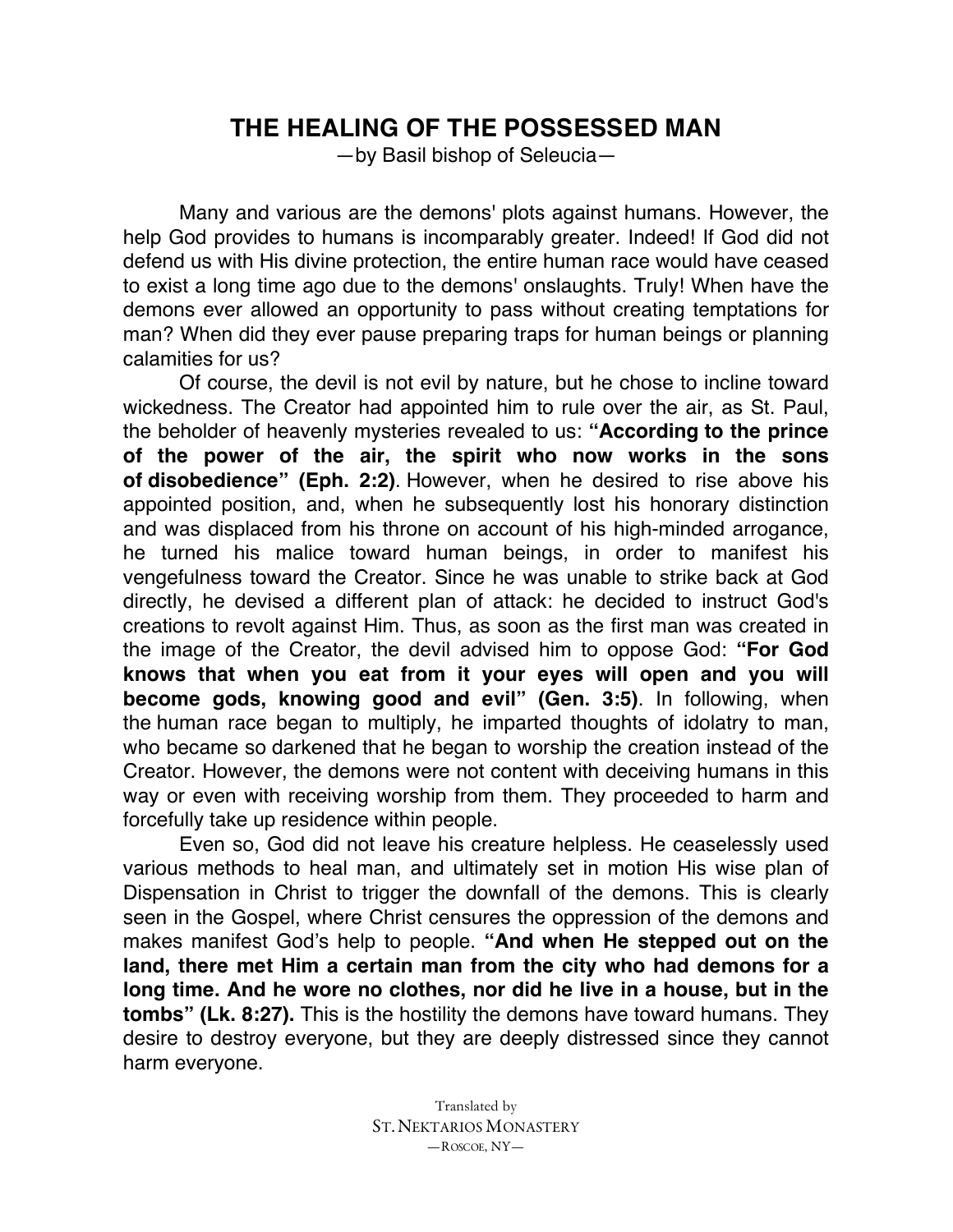**"And when Jesus had come out of the boat, immediately there met Him out of the tombs a man with an unclean spirit, who had his dwelling among the tombs; and no one could bind him, not even with chains, because he had often been bound with shackles ad chains. And the cains had been pulled apart by him, and the shackles broken in pieces; neither could anyone tame him. And always, night and day, he was in the mountains and in the tombs, crying out and cutting himself with stones" (Mk. 5:2-5).**

Even though the devil had bound this person with so many afflictions, he was unable to prevent him from meeting up with the Lord. The demons, unable to endure the brilliance of Him Who was standing before them, cried out, **"What have we to do with You, Jesus?" (Mt. 8:29)**. They react in the presence of the person who is visible to them, not knowing that God is concealed within this body. Otherwise, how could a slave yell to his Master, **"What have I to do with You?"** They belittle the person whom they see because they do not see Him Who scourges them.

**"What do we have to do with You?"** asked the demons. "We have encountered many righteous men, but we have never experienced such a lashing from them! **'What do we have to do with You?'** From the moment You came to the earth, You proclaimed war against us. When You were born, the Magi came to see You, they worshipped You, and they broke away from us. The tax collectors heard You preaching, and they fled from our own toll booths. You ensnared our prey, the harlots, with repentance. Our only consolation remaining was human suffering, but You also deprived us of this enjoyment. You made paralyzed people stand on their feet; You granted hearing to deaf people; You bestowed light to the blind; You freed the dead from their graves. Every time You healed someone, You simultaneously punished us."

**"What have we to do with you, Jesus, Son of God?"** They called Him the Son of God; however, they did not realize that the Son is God [Himself]. Because people who have drawn near to God through their great virtue are also referred to as "sons of God." It is with this meaning that God states, **"Israel is My firstborn son" (Ex. 4:22)**. And elsewhere, **"I said, 'you are gods, and you are all sons of the Most High'" (Ps. 82:6)**. And another scriptural verse says, **"When the sons of God saw the daughters of men" (Gen. 6:2)**. In other words, this name [son of God] is not indicative of kinship with the Divinity by nature only but through affiliation as well.

The devil showed the same ignorance during the time of Christ's baptism in the Jordan River. After he heard the voice coming from the heavens, **"This is My beloved Son" (Mt. 3:17)**, he said to Christ, **"If you are**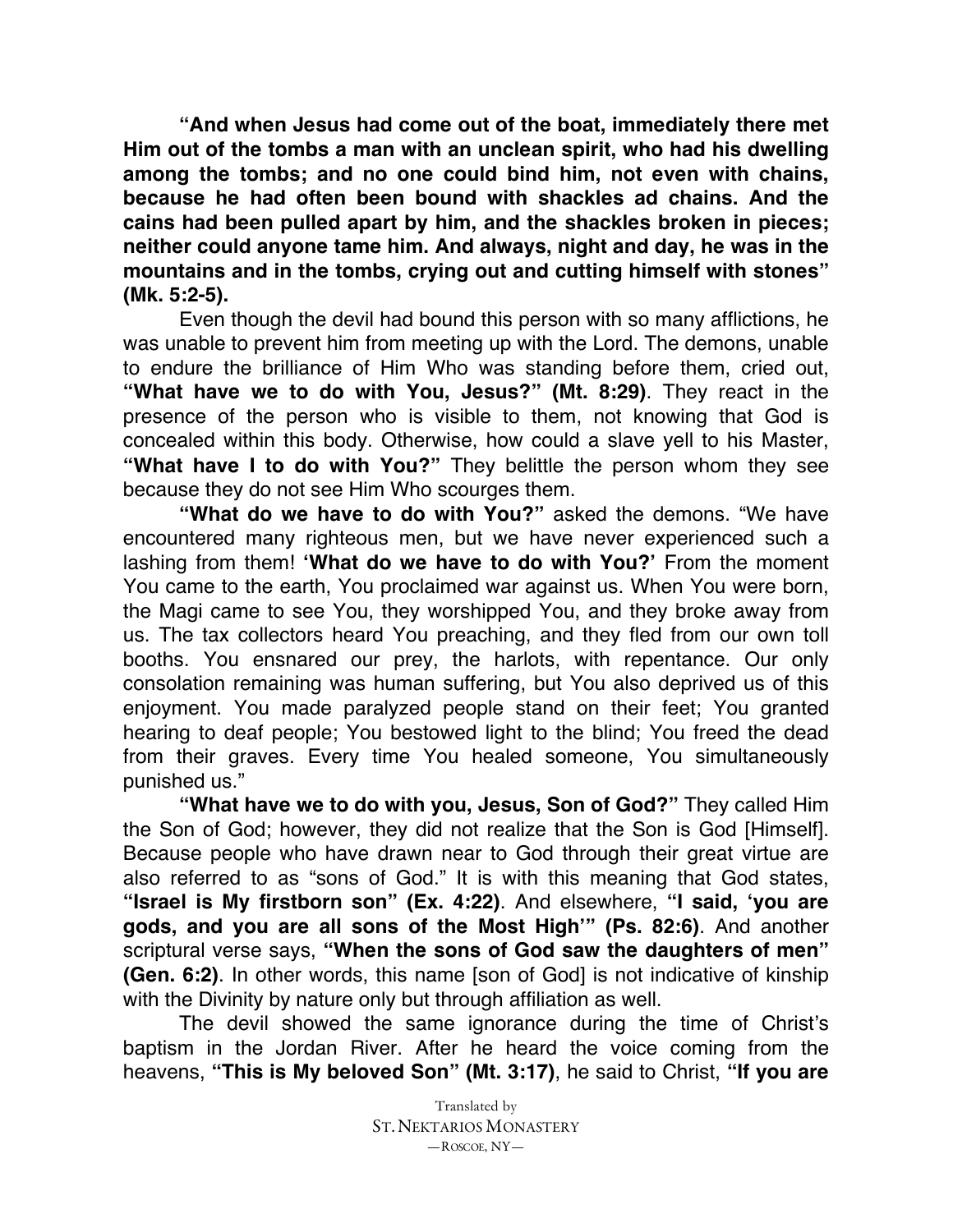**the Son of God, throw Yourself down" (Mt. 4:6)**. If the devil had known that he was speaking to God, he would not have attempted to scare Him by ordering Him to fall down [from the roof of the Temple]; because for God there is no height or depth.

St. Mark the Evangelist relates that the demons spoke in this manner: **"What have we to do with You, Jesus of Nazareth?" (Mk. 1:24)**. He does not address Christ as the Creator of man but as a citizen of Nazareth. "Since you are a visible being," says the devil, "you should act accordingly. We see a human, but we feel as if we are being expelled by God. The lashes we are receiving do not seem to be coming from an inhabitant of Nazareth but rather from someone who has descended from Heaven. Reveal to us your nature through your works."

**"What have we to do with You, Jesus, Son of God?" (Mt. 8:29)**. What are you saying, O devil? You have the audacity to question, **"You have come now?"** Him Who created time and appointed the day of Judgment? Alas! The devil is unaware that He Who has come is the eternal God, Who confirms His arrival in the form of a servant. He is unaware that the Lord and God of all is wearing the [human] cloak, which he received from David. The devil belittles Christ based on what he sees, but he is simultaneously invisibly thrashed by the power of Christ's Divinity. This is why he rants using phrases containing both impudence and supplication. **"What have we to do with You, Jesus? I implore You, do not torment me" (Mk. 5:7).**

The demons suffer prior the Last Judgment because they are commanded to stop afflicting human beings: **"For He ordered the unclean spirit, 'come out of the man'" (Mk. 5:8)**. Furthermore, Christ the Master, desiring to demonstrate to everyone present His incomprehensible Divine Providence for people even when they are immersed in terrible suffering, asks, **"What is your name? And he [the demon] answered saying, 'My name is Legion: for we are many'" (Mk. 5:9)**. Christ did not ask because He was unaware of his name, but rather to reveal to us how many murderous demons had taken hold of the human body, and that—despite all this—they were never able to put him to death. A multitude of demons that launched an onslaught on a single person, with the intention of putting him to death, were incapable of vanquishing him.

The demons were unable to throw him over the cliffs, they were incapable of cutting him to pieces, and they failed to mutilate him using the very chains that bound him. The possessed man was able to endure the demons' sustained barrage, protected throughout the duration of this ordeal by the hand of God. St. Luke the Evangelist details something significant and noteworthy: **"For it had taken hold of him for many years" (Lk. 8:29)**. What